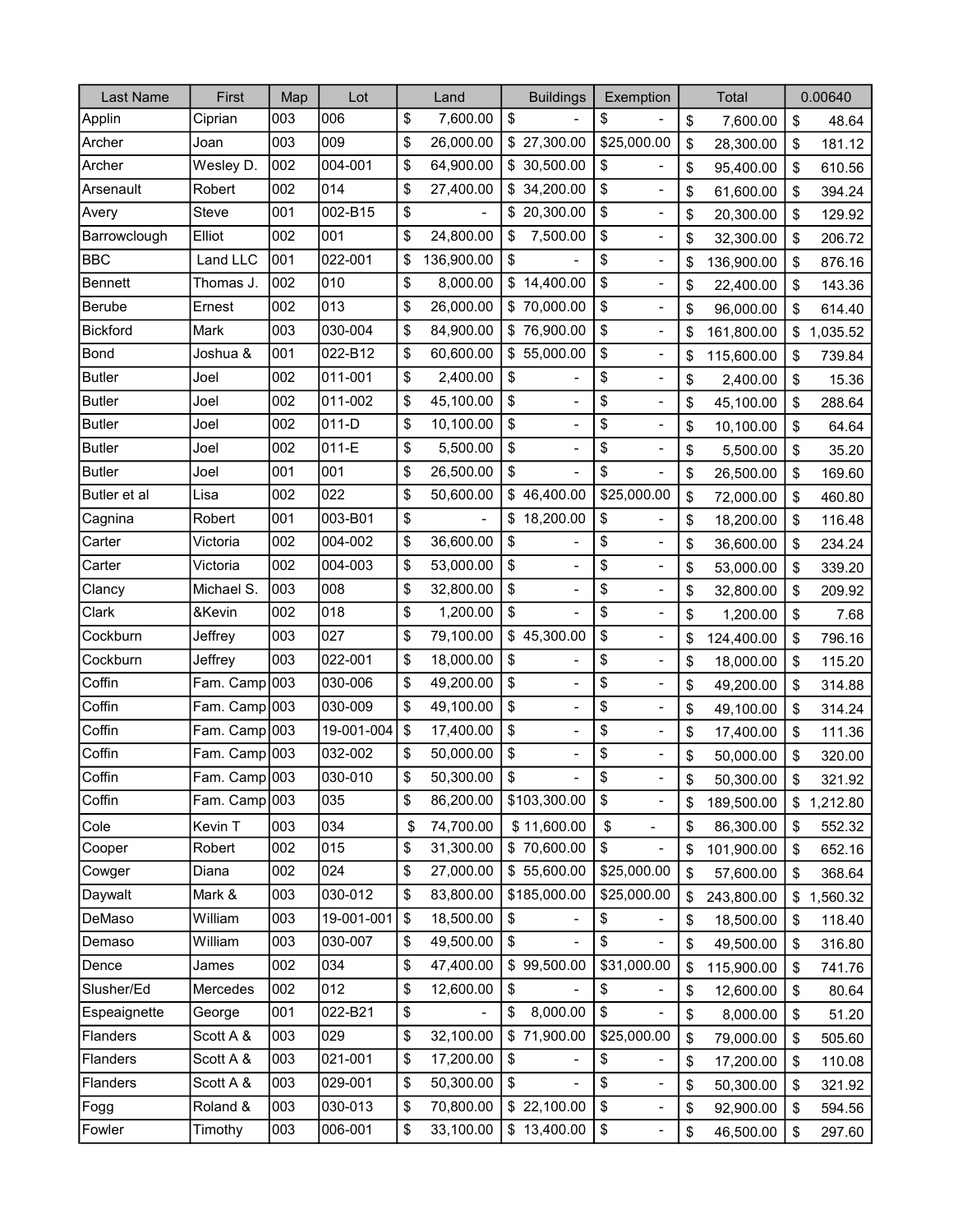| Giroux        | Ricky       | 003 | 037-001 | \$<br>70,300.00  | \$100,100.00                   | \$25,000.00                        | \$<br>145,400.00 | \$<br>930.56   |
|---------------|-------------|-----|---------|------------------|--------------------------------|------------------------------------|------------------|----------------|
| Glover        | Robert      | 003 | 005-001 | \$<br>20,700.00  | \$25,300.00                    | \$                                 | \$<br>46,000.00  | \$<br>294.40   |
| Glynn         | Cynthia     | 002 | 030     | \$<br>2,400.00   | 2,300.00<br>\$                 | \$<br>-                            | \$<br>4,700.00   | \$<br>30.08    |
| Green         | Kevin       | 002 | 003     | \$<br>55,500.00  | \$48,200.00                    | \$25,000.00                        | \$<br>78,700.00  | \$<br>503.68   |
| Guptill       | LLC         | 002 | 026     | \$<br>8,100.00   | \$<br>6,300.00                 | \$                                 | \$<br>14,400.00  | \$<br>92.16    |
| Guptill       | <b>LLC</b>  | 002 | 027     | \$<br>102,800.00 | \$69,800.00                    | \$<br>$\blacksquare$               | \$<br>172,600.00 | \$<br>1,104.64 |
| Guptill       | LLC         | 002 | 023     | \$<br>46,900.00  | \$                             | \$<br>$\qquad \qquad \blacksquare$ | \$<br>46,900.00  | \$<br>300.16   |
| Hamor         | Richard     | 001 | 022-B19 | \$               | \$16,500.00                    | \$                                 | \$<br>16,500.00  | \$<br>105.60   |
| Harris        | Christopher | 002 | 035-001 | \$<br>26,500.00  | \$60,300.00                    | \$<br>$\frac{1}{2}$                | \$<br>86,800.00  | \$<br>555.52   |
| Hellerstein   | Freda       | 002 | 028     | \$<br>20,100.00  | 5,400.00<br>\$                 | \$                                 | \$<br>25,500.00  | \$<br>163.20   |
| Hembree       | Shawn       | 003 | 019-008 | \$<br>17,500.00  | \$                             | \$<br>$\frac{1}{2}$                | \$<br>17,500.00  | \$<br>112.00   |
| Honey, Brenda | Irr. Trust  | 003 | 018-001 | \$<br>89,000.00  | \$72,100.00                    | \$                                 | \$<br>161,100.00 | \$<br>1,031.04 |
| Honey Jr.     | David       | 003 | 002     | \$<br>18,200.00  | \$                             | \$<br>-                            | \$<br>18,200.00  | \$<br>116.48   |
| Honey Jr.     | David       | 003 | 003     | \$<br>17,200.00  | \$                             | \$                                 | \$<br>17,200.00  | \$<br>110.08   |
| Honey Jr.     | David       | 003 | 021-002 | \$<br>22,900.00  | \$<br>-                        | \$<br>$\qquad \qquad \blacksquare$ | \$<br>22,900.00  | \$<br>146.56   |
| Honey Jr.     | David       | 003 | 021     | \$<br>74,500.00  | \$                             | \$                                 | \$<br>74,500.00  | \$<br>476.80   |
| Honey Jr.     | David       | 003 | 019-001 | \$<br>31,600.00  | \$<br>$\overline{\phantom{0}}$ | \$<br>$\overline{\phantom{0}}$     | \$<br>31,600.00  | \$<br>202.24   |
| Honey Jr.     | David       | 003 | 004     | \$<br>23,800.00  | \$<br>$\overline{\phantom{0}}$ | \$                                 | \$<br>23,800.00  | \$<br>152.32   |
| Honey Jr.     | David       | 003 | 006-002 | \$<br>3,500.00   | \$<br>$\blacksquare$           | \$<br>$\frac{1}{2}$                | \$<br>3,500.00   | \$<br>22.40    |
| Honey Jr.     | David       | 003 | 003     | \$<br>27,500.00  | \$70,700.00                    | \$25,000.00                        | \$<br>73,200.00  | \$<br>468.48   |
| Honey Jr.     | David &     | 003 | 004-001 | \$<br>15,500.00  | \$                             | \$                                 | \$<br>15,500.00  | \$<br>99.20    |
| Honey Sr.     | David       | 003 | 017     | \$<br>72,400.00  | \$<br>$\overline{a}$           | \$<br>$\overline{\phantom{0}}$     | \$<br>72,400.00  | \$<br>463.36   |
| Honey Sr.     | David       | 002 | 035     | \$<br>28,900.00  | \$<br>$\overline{a}$           | \$<br>-                            | \$<br>28,900.00  | \$<br>184.96   |
| Honey Sr.     | David       | 003 | 009     | \$<br>8,900.00   | \$                             | \$                                 | \$<br>8,900.00   | \$<br>56.96    |
| Honey Sr.     | David       | 003 | 009-002 | \$<br>41,100.00  | \$147,900.00                   | \$31,000.00                        | \$<br>158,000.00 | \$<br>1,011.20 |
| Honey Sr.     | David       | 003 | 017-001 | \$<br>39,500.00  | \$                             | \$<br>$\overline{\phantom{0}}$     | \$<br>39,500.00  | \$<br>252.80   |
| Honey Sr.     | Trustee     | 003 | 009-001 | \$<br>27,500.00  | \$59,600.00                    | \$<br>$\qquad \qquad \blacksquare$ | \$<br>87,100.00  | \$<br>557.44   |
| Honey Sr.     | David       | 003 | 007     | \$<br>4,300.00   | \$                             | \$<br>$\overline{\phantom{0}}$     | \$<br>4,300.00   | \$<br>27.52    |
| Honey Sr.     | David       | 003 | 018     | \$<br>17,800.00  | \$<br>$\overline{\phantom{0}}$ | \$                                 | \$<br>17,800.00  | \$<br>113.92   |
| Honey J       | Jasmine A   | 003 | 019-011 | \$<br>21,500.00  | \$                             | \$                                 | \$<br>21,500.00  | \$<br>137.60   |
| Honey J       | Jasmine A   | 003 | 018-002 | \$<br>1,800.00   | \$                             | \$                                 | \$<br>1,800.00   | \$<br>11.52    |
| Honey P       | Peter B.    | 003 | 019-010 | \$<br>18,200.00  | \$<br>$\overline{\phantom{0}}$ | \$<br>$\blacksquare$               | \$<br>18,200.00  | \$<br>116.48   |
| Honey P       | Peter B.    | 003 | 030-015 | \$<br>83,900.00  | \$141,400.00                   | \$31,000.00                        | \$<br>194,300.00 | \$<br>1,243.52 |
| Hope          | Bernard &   | 003 | 028-001 | \$<br>62,000.00  | \$11,500.00                    | \$                                 | \$<br>73,500.00  | \$<br>470.40   |
| Howe          | Sylvia      | 003 | 013     | \$<br>30,800.00  | \$44,600.00                    | \$25,000.00                        | \$<br>50,400.00  | \$<br>322.56   |
| Hudson        | Charles     | 003 | 030-008 | \$<br>49,500.00  | \$                             | \$                                 | \$<br>49,500.00  | \$<br>316.80   |
| Hutchinson    | Leslie      | 002 | 019-001 | \$<br>21,400.00  | \$35,200.00                    | \$                                 | \$<br>56,600.00  | \$<br>362.24   |
| Hutchinson    | Leslie      | 002 | 019     | \$<br>64,300.00  | \$73,000.00                    | \$25,000.00                        | \$<br>112,300.00 | \$<br>718.72   |
| Hutchinson    | Leslie      | 002 | 017     | \$<br>2,200.00   | \$                             | \$                                 | \$<br>2,200.00   | \$<br>14.08    |
| Kiley         | Richard     | 001 | 006     | \$<br>10,800.00  | \$                             | \$<br>$\blacksquare$               | \$<br>10,800.00  | \$<br>69.12    |
| Larochelle    | Brian &     | 001 | 022-B13 | \$<br>73,100.00  | \$42,000.00                    | \$                                 | \$<br>115,100.00 | \$<br>736.64   |
| Larson        | DEV)        | 003 | 023     | \$<br>10,400.00  | \$                             | \$<br>-                            | \$<br>10,400.00  | \$<br>66.56    |
| Leland        | Stacey      | 001 | 022-B18 | \$               | \$34,700.00                    | \$<br>$\qquad \qquad \blacksquare$ | \$<br>34,700.00  | \$<br>222.08   |
| Little Pond   | Sales       | 003 | 019     | \$<br>16,100.00  | \$                             | \$<br>$\frac{1}{2}$                | \$<br>16,100.00  | \$<br>103.04   |
| Little Pond   | Sales       | 003 | 012-001 | \$<br>21,100.00  | \$                             | \$<br>$\overline{\phantom{a}}$     | \$<br>21,100.00  | \$<br>135.04   |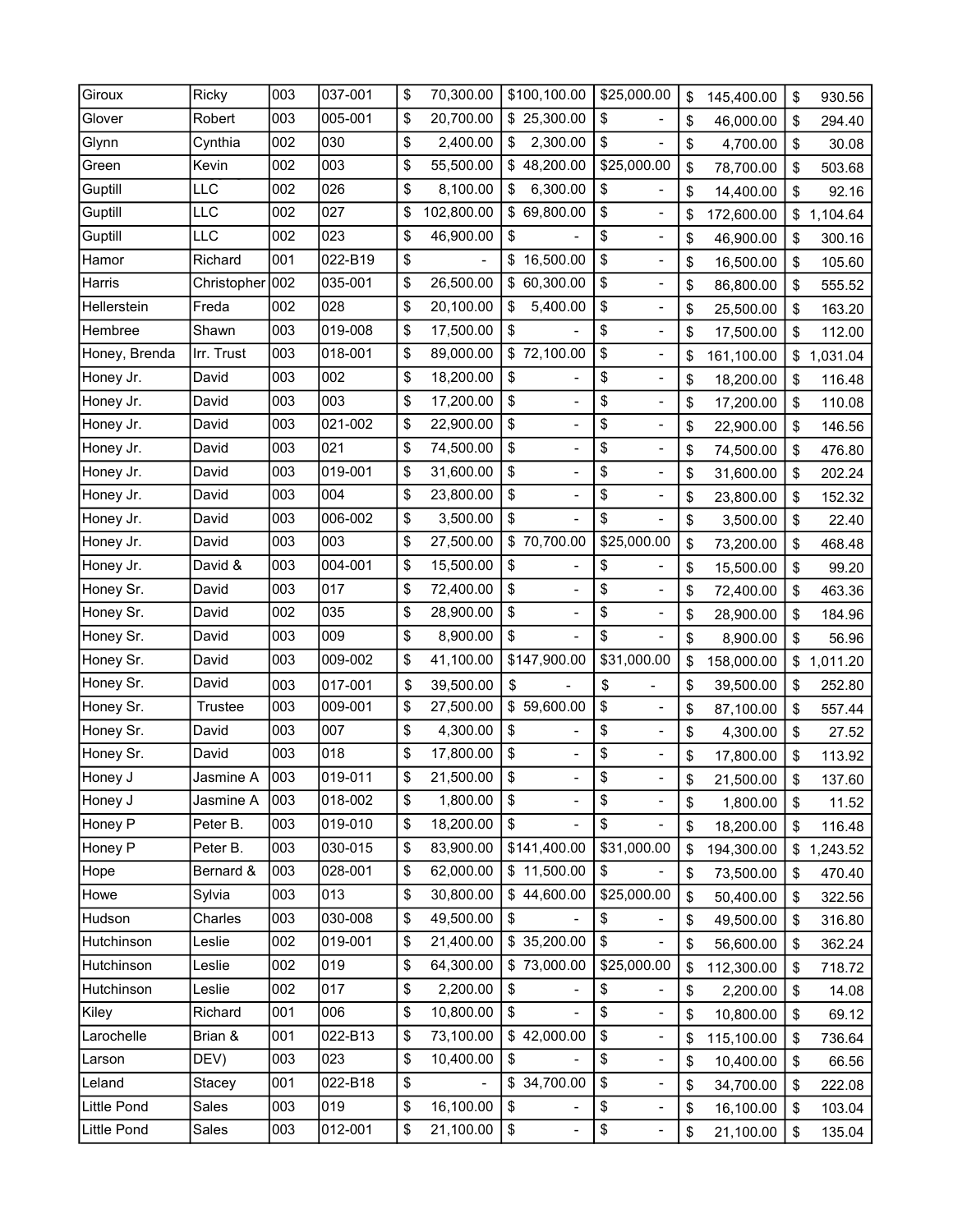| <b>Little Pond</b> | Sales           | 003 | 007-001 | \$<br>20,900.00      | \$                       | \$                             | \$<br>20,900.00  | \$<br>133.76   |
|--------------------|-----------------|-----|---------|----------------------|--------------------------|--------------------------------|------------------|----------------|
| Little Pond        | Sales           | 003 | 017-002 | \$<br>62,300.00      | \$                       | \$                             | \$<br>62,300.00  | \$<br>398.72   |
| Little Pond        | Sales           | 003 | 017-003 | \$<br>52,400.00      | \$<br>$\frac{1}{2}$      | \$<br>$\overline{\phantom{0}}$ | \$<br>52,400.00  | \$<br>335.36   |
| <b>Little Pond</b> | Sales           | 003 | 019-002 | \$<br>18,500.00      | \$                       | \$                             | \$<br>18,500.00  | \$<br>118.40   |
| Little Pond        | Sales           | 003 | 019-004 | \$<br>18,100.00      | \$                       | \$<br>$\overline{\phantom{0}}$ | \$<br>18,100.00  | \$<br>115.84   |
| <b>Little Pond</b> | Sales           | 003 | 019-007 | \$<br>16,900.00      | \$                       | \$                             | \$<br>16,900.00  | \$<br>108.16   |
| Mainely            | Wilderness      | 001 | 004     | \$<br>157,400.00     | \$110,800.00             | \$<br>$\overline{\phantom{0}}$ | \$<br>268,200.00 | \$<br>1,716.48 |
| Maritimes&NE       | Pipeline:       |     |         | \$9,940,800.00       | \$                       | \$                             | \$9,940,800.00   | \$63,621.12    |
| Mayfair            | Morgan          | 003 | 011     | \$<br>26,000.00      | \$37,400.00              | \$25,000.00                    | \$<br>38,400.00  | \$<br>245.76   |
| McLuskey           | Charles         | 003 | 026     | \$<br>70,800.00      | \$19,300.00              | \$                             | \$<br>90,100.00  | \$<br>576.64   |
| McLuskey           | Charles         | 003 | 025     | \$<br>57,000.00      | \$<br>8,800.00           | \$<br>$\blacksquare$           | \$<br>65,800.00  | \$<br>421.12   |
| McVay              | Douglas         | 003 | 005     | \$<br>30,200.00      | \$19,600.00              | \$                             | \$<br>49,800.00  | \$<br>318.72   |
| Meleen             | Ruth            | 001 | 022-B11 | \$<br>58,500.00      | \$16,800.00              | \$<br>$\blacksquare$           | \$<br>75,300.00  | \$<br>481.92   |
| Moore              | Janice          | 003 | 014     | \$<br>34,200.00      | \$136,000.00             | \$                             | \$<br>170,200.00 | 1,089.28       |
| Moore              | William         | 003 | 015     | \$<br>9,900.00       | \$<br>2,800.00           | \$<br>$\blacksquare$           | \$<br>12,700.00  | \$<br>81.28    |
| Morrill            | Walter          | 002 | 007     | \$<br>35,800.00      | \$62,000.00              | \$                             | \$<br>97,800.00  | \$<br>625.92   |
| Morrill            | Walter          | 002 | 029     | \$<br>20,600.00      | \$                       | \$                             | \$<br>20,600.00  | \$<br>131.84   |
| Murphy             | Jody &          | 003 | 016     | \$<br>20,000.00      | \$20,100.00              | \$<br>$\overline{\phantom{0}}$ | \$<br>40,100.00  | \$<br>256.64   |
| Musson             | Richard         | 001 | 005     | \$<br>70,600.00      | \$79,300.00              | \$<br>$\overline{\phantom{0}}$ | \$<br>149,900.00 | \$<br>959.36   |
| Musson             | Richard         | 002 | 031     | \$<br>45,400.00      | \$55,300.00              | \$<br>$\overline{\phantom{0}}$ | \$<br>100,700.00 | \$<br>644.48   |
| Norris             | John            | 001 | 002     | \$<br>209,000.00     | \$                       | \$<br>$\overline{\phantom{0}}$ | \$<br>209,000.00 | \$<br>1,337.60 |
| Palman             | Greg            | 003 | 036     | \$<br>73,800.00      | \$                       | \$<br>$\overline{\phantom{0}}$ | \$<br>73,800.00  | \$<br>472.32   |
| Pandey             | Sanjay P.       | 003 | 030-002 | \$<br>89,700.00      | \$68,700.00              | \$<br>$\overline{\phantom{0}}$ | \$<br>158,400.00 | \$<br>1,013.76 |
| Pandey             | Sanjay P.       | 003 | 019-006 | \$<br>17,000.00      | \$                       | \$<br>$\overline{\phantom{0}}$ | \$<br>17,000.00  | \$<br>108.80   |
| Pfeiffer           | Richard         | 002 | 021     | \$<br>35,500.00      | \$50,900.00              | \$<br>$\overline{\phantom{0}}$ | \$<br>86,400.00  | \$<br>552.96   |
| Place              | Harold E.       | 001 | 022-B16 | \$                   | \$<br>3,300.00           | \$<br>$\overline{\phantom{0}}$ | \$<br>3,300.00   | \$<br>21.12    |
| <b>Robbins</b>     | Jay             | 002 | 006     | \$<br>12,800.00      | \$                       | \$                             | \$<br>12,800.00  | \$<br>81.92    |
| Robbins            | Jay             | 002 | 011-C   | \$<br>80,000.00      | \$34,100.00              | \$<br>$\blacksquare$           | \$<br>114,100.00 | \$<br>730.24   |
| Robbins            | Jay             | 002 | 011     | \$<br>36,200.00      | \$35,200.00              | \$<br>$\overline{\phantom{0}}$ | \$<br>71,400.00  | \$<br>456.96   |
| Robbins            | Jay             | 002 | 011-B   | \$<br>10,100.00      | \$                       | \$                             | \$<br>10,100.00  | \$<br>64.64    |
| Robertson          | Little Pond     | 002 | 008     | \$<br>24,000.00      | \$14,500.00              | \$                             | \$<br>38,500.00  | \$<br>246.40   |
| Scott              | Robert          | 003 | 017-004 | \$<br>96,900.00      | \$88,700.00              | \$<br>$\blacksquare$           | \$<br>185,600.00 | \$<br>1,187.84 |
| Sherry             | Scott           | 003 | 012     | \$<br>30,900.00      | \$94,900.00              | \$31,000.00                    | \$<br>94,800.00  | \$<br>606.72   |
| Silsby             | Frances         | 003 | 031     | \$<br>48,600.00      | \$                       | \$                             | \$<br>48,600.00  | \$<br>311.04   |
| Smith              | Evelyn          | 001 | 022-B17 | \$                   | \$18,100.00              | \$                             | \$<br>18,100.00  | \$<br>115.84   |
| Southwest Hbr      | <b>Gun Club</b> | 001 | 022-B20 | \$<br>$\blacksquare$ | 8,700.00<br>\$           | \$<br>$\overline{\phantom{0}}$ | \$<br>8,700.00   | \$<br>55.68    |
| Southworth         | Richard &       | 002 | 005     | \$<br>10,800.00      | \$15,200.00              | \$                             | \$<br>26,000.00  | \$<br>166.40   |
| Speirs             | David           | 001 | 022-B10 | \$                   | \$<br>9,600.00           | \$                             | \$<br>9,600.00   | \$<br>61.44    |
| <b>Staples</b>     | Peter O.        | 003 | 019-003 | \$<br>16,800.00      | \$                       | \$                             | \$<br>16,800.00  | \$<br>107.52   |
| <b>Staples</b>     | Peter O.        | 003 | 032-001 | \$<br>85,500.00      | \$85,100.00              | \$<br>$\overline{\phantom{0}}$ | \$<br>170,600.00 | \$<br>1,091.84 |
| Stevenson          | Gene            | 003 | 030-003 | \$<br>84,800.00      | \$150,900.00             | \$                             | \$<br>235,700.00 | \$<br>1,508.48 |
| Strout             | Joseph          | 002 | 011-A   | \$<br>83,000.00      | 9,300.00<br>$\mathbb{S}$ | \$                             | \$<br>92,300.00  | \$<br>590.72   |
| Sullivan           | Stephen &       | 003 | 024     | \$<br>59,300.00      | \$15,000.00              | \$                             | \$<br>74,300.00  | \$<br>475.52   |
| Swaim              | John            | 003 | 030-001 | \$<br>90,400.00      | \$206,700.00             | \$25,000.00                    | \$<br>272,100.00 | \$<br>1,741.44 |
| Swaim              | John            | 003 | 019-005 | \$<br>18,600.00      | \$                       | \$                             | \$<br>18,600.00  | \$<br>119.04   |